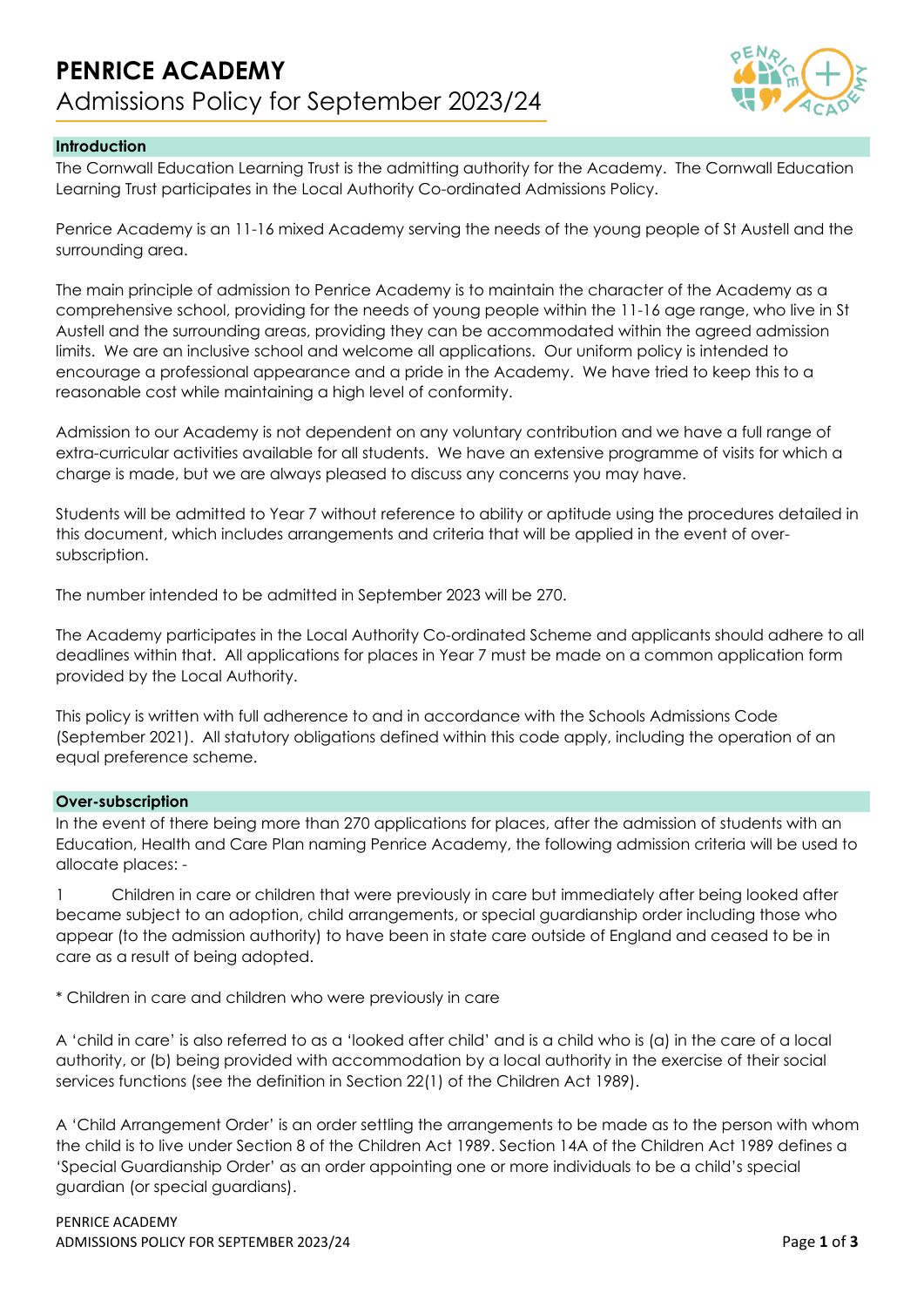# **PENRICE ACADEMY** Admissions Policy for September 2023/24



A child is regarded as having been in state care outside of England if they were in the care of or were accommodated by a public authority, a religious organisation, or any other provider of care whose sole or main purpose is to benefit society (see Section 23ZZA(8) of the Children Act 1989 (inserted by Section 4 of the Children and Social Work Act 2017)).

2 Children with siblings who will still be attending Penrice Academy at the time of their admission. Siblings (brothers or sisters) are considered to be those children who live at the same address and either: -

- have one or both natural parents in common
- are related by a parent's marriage
- are adopted or are fostered
- 3 Children of staff at the school

• where the member of staff has been employed at the Academy for two or more years at the time at which the application to the Academy is made; and/or

- the member of staff is recruited to fill a vacant post for which there is a demonstrable skill shortage.
- 4 Children on roll at a designated Primary School.

The designated Primary Schools are: -

Mount Charles Sandy Hill St Mewan Pondhu **Charlestown** Mevagissey **Carclaze** Bishop Bronescombe Luxulyan

If there are more children on roll at a designated primary school wanting places than there are places available after the allocation of children under criteria 1 to 4, the following criteria 5 to 6 will be used to decide which of these children should have priority for admission. If there are still places available after all the children on roll at a designated primary school have been allocated places, criteria 5 to 6 will be used to decide which of the remaining children should have priority for any spare places.

5 Designated Area

Children who live in the designated area of Penrice Academy, or whose parents can provide evidence that they will be living in the designated area of Penrice Academy by the requested date of admission.

6 Distance from school with those living closer having greater priority.

Home to school distances used will be measured by straight-line measurement as determined by Cornwall Council's nominated Geographical Information System. Measurements will be between your home address (the centre of the main building of the property) and the main gate of the school (as determined by Cornwall Council).